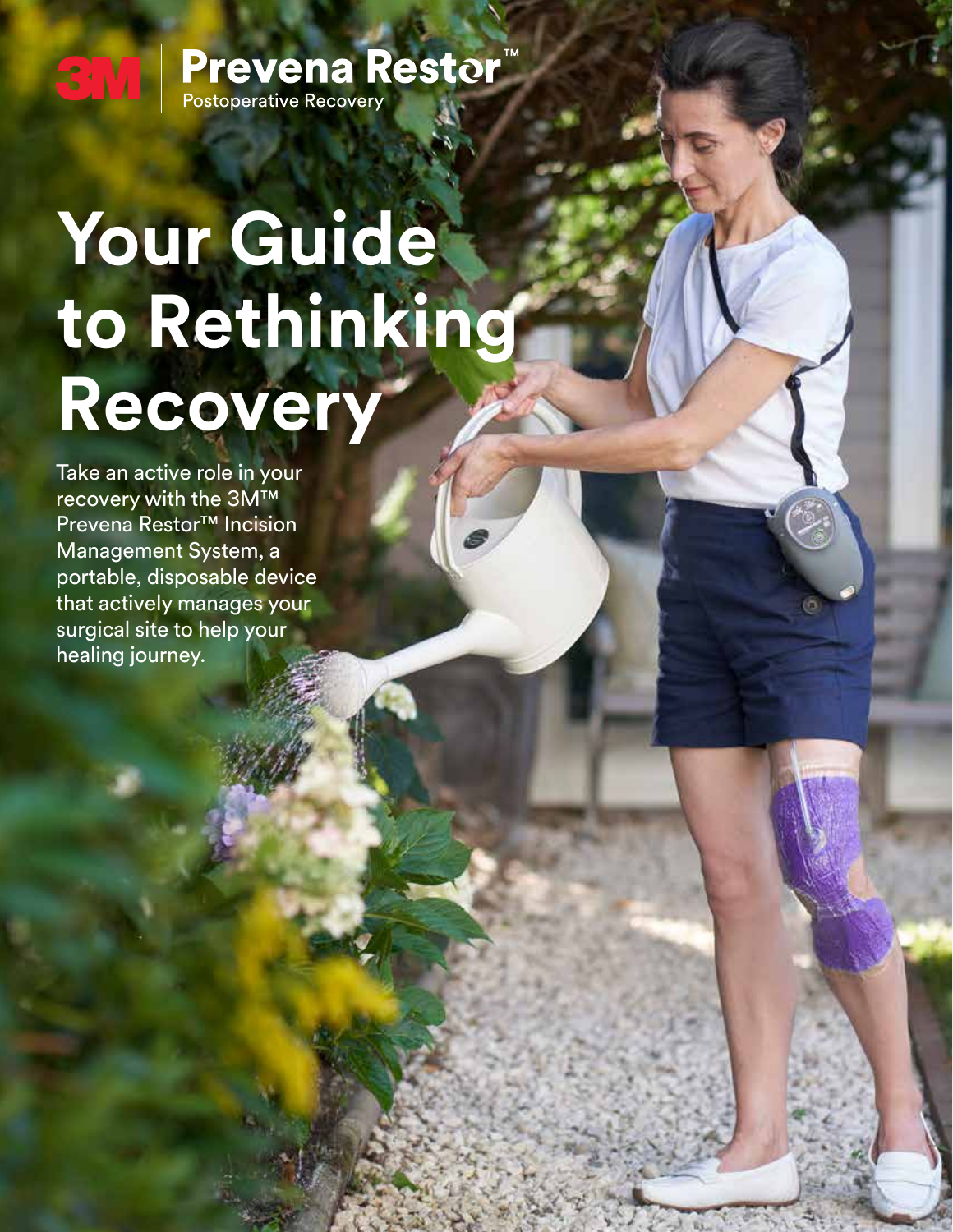### **Helping make the recovery process easier**

### **confidence on your healing journey**

Unlike standard postoperative dressings, which cover and protect the incision only, 3M™ Prevena Restor™ Dressings conform to the entire surgical site, delivering negative pressure wound therapy.

The system uses state-of-the-art technology to protect and optimize the area for healing.

Provides therapy for up to 14 days, as determined by your doctor (dressing change required after 7 days).

#### **Giving you more Experience the difference**

With your incision site protected, you can resume many normal day-to-day activities, which can help you feel more like yourself again.

#### **The 3M™ Prevena Restor™ Incision Management System:**



\*In a canister.

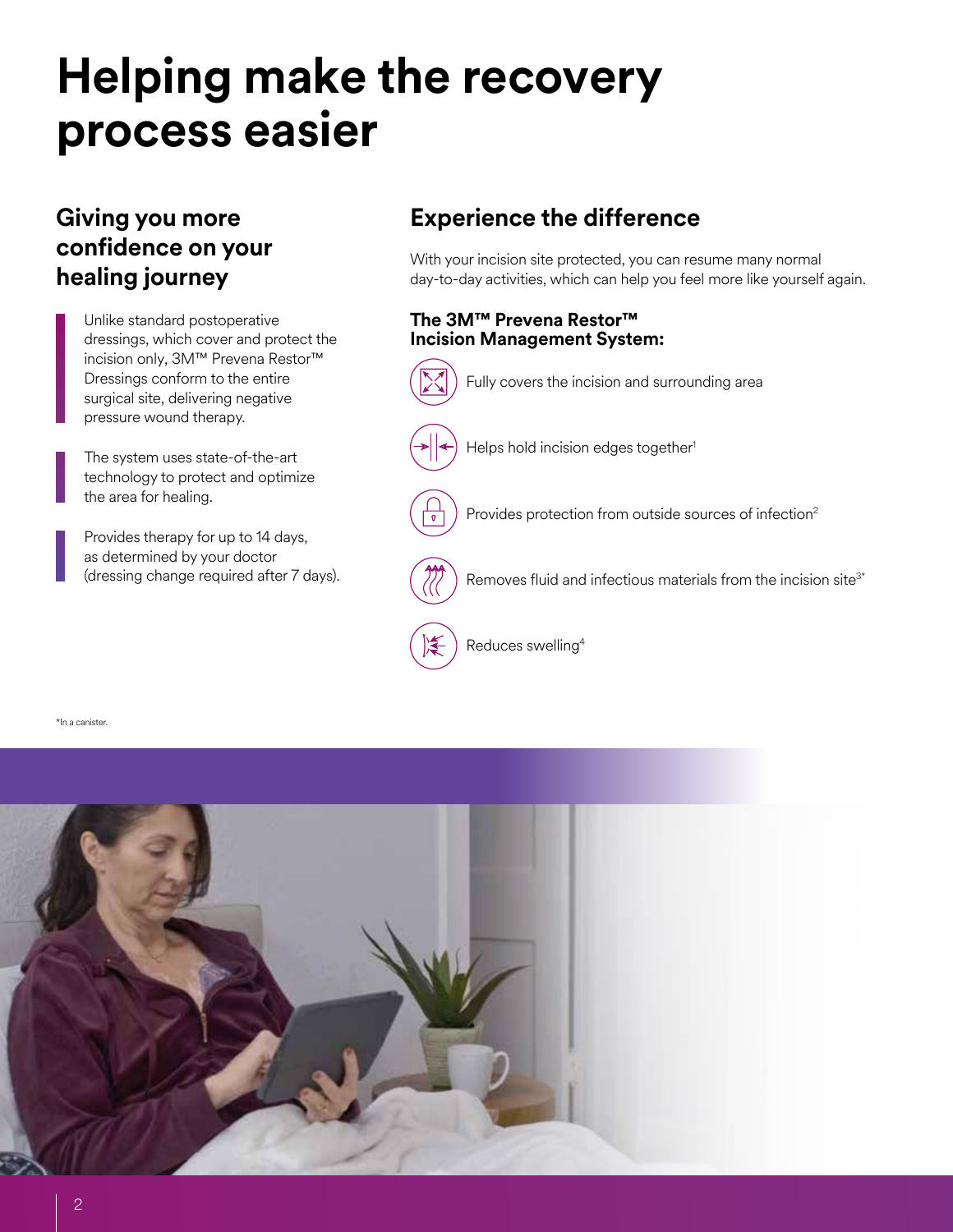#### **The Prevena Restor Incision Management System includes:**



#### **Dressings come in several peel-and-place shapes**

The one you were given is appropriate for your surgical procedure.

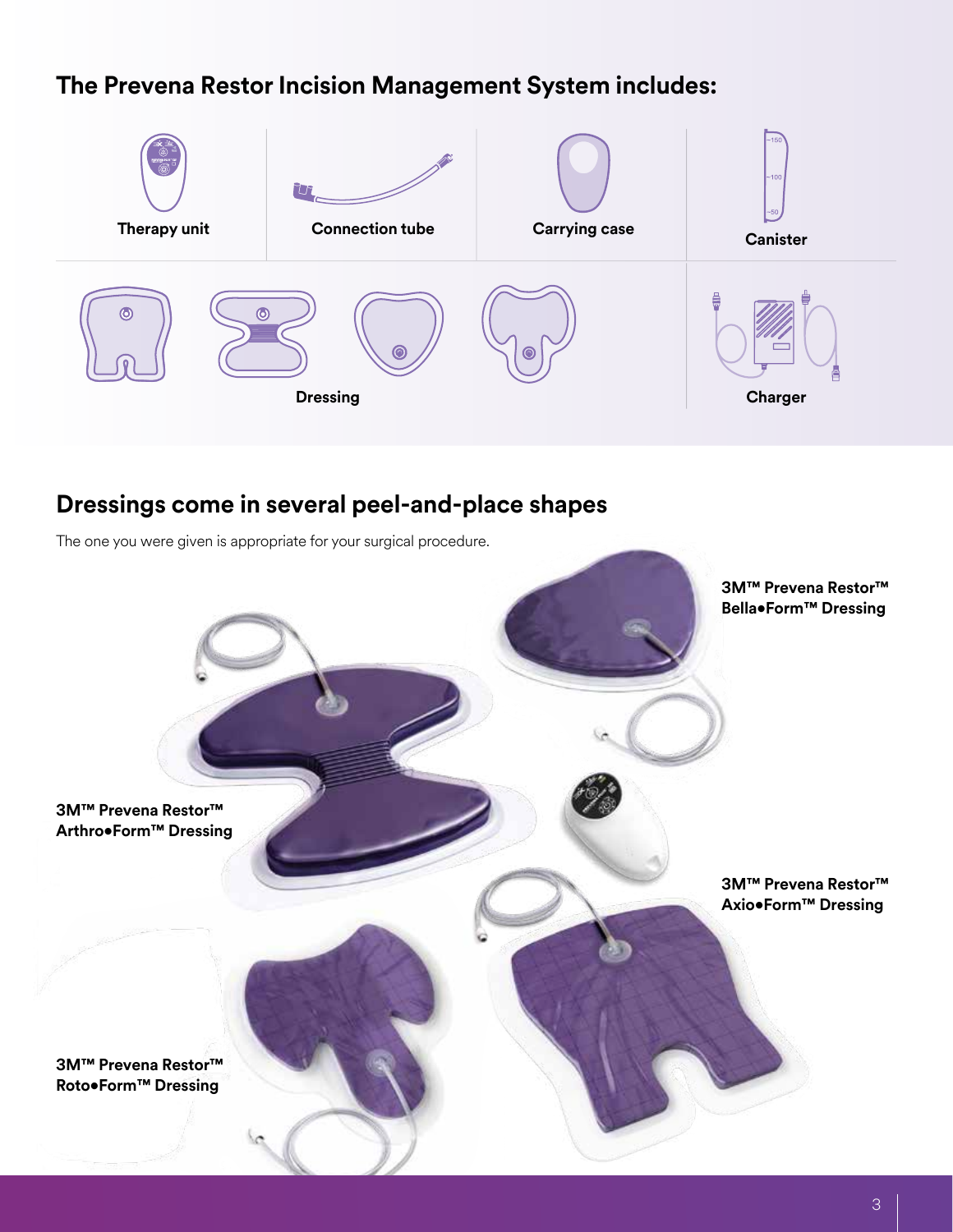### **How to use and care for the 3M™ Prevena Restor™ Incision Management System**



**Keep your dressing on for as long as your medical professional tells you to — up to seven days.** Do not try to adjust or remove your dressing. You should return to your medical professional to have it taken off.



**Keep the therapy unit turned on.** The therapy unit will automatically shut off after either seven or 14 days, as determined by your medical professional.



#### **Keep your therapy unit safe and dry.**

- Do not drop the therapy unit or allow the tubing to become bent, twisted or pinched
- You should always strive to keep the therapy unit dry, but light showering while wearing your dressing is okay if your medical professional says so



#### **You may or may not see fluid collect in the canister.**

Some incisions drain more than others. Some don't drain at all. If the canister becomes completely full, turn off the unit and contact your medical professional for instructions.

#### **The system comes with a rechargeable battery.**

When fully charged, the battery lasts around nine hours.



The therapy unit can be worn over or under your clothing and includes a carrying case with an adjustable strap and a belt clip.

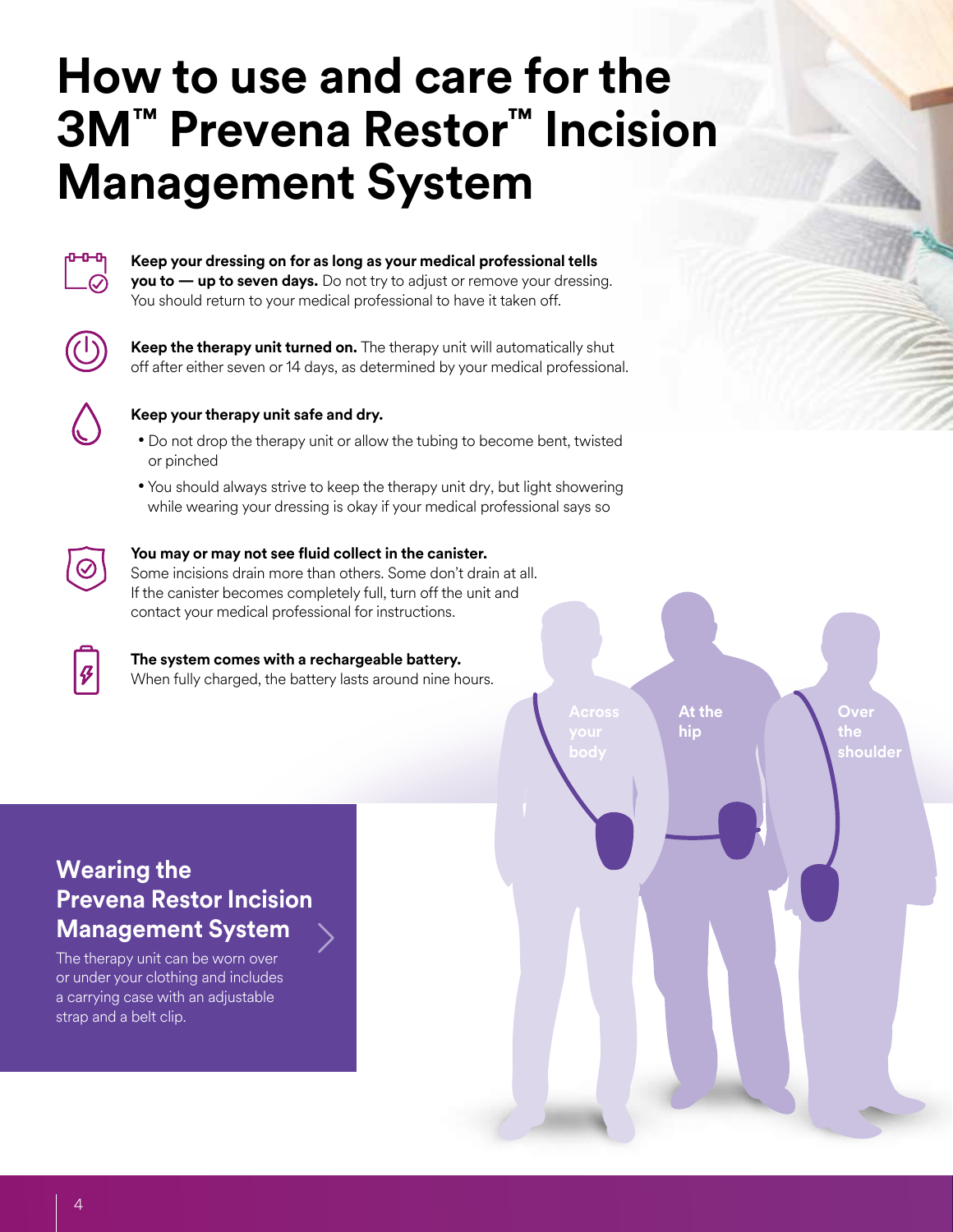



#### **Sleeping with the Prevena Restor Incision Management System**

- Place the dressing and pump in a position where the tubing will not become bent, twisted or pinched
- Keep the therapy unit near your body so it doesn't fall off a table or bed onto the floor



#### **Showering with the Prevena Restor Incision Management System**

If your medical professional agrees, light showering is usually fine. However, do not take a bath with the system.

- Before showering, turn off the therapy unit by holding down the On/Off button for three seconds. Once therapy stops, disconnect the unit from the dressing and store it in a safe place away from any water
- A little water or shower soap won't affect the dressing. It's okay to rinse lightly
- When towel drying, don't disturb or damage the dressing



#### **WARNING**

If the therapy unit falls into the tub, shower or sink, unplug the unit immediately (if plugged into an electrical source) and disconnect the unit from the dressing. Then contact your medical professional or caregiver.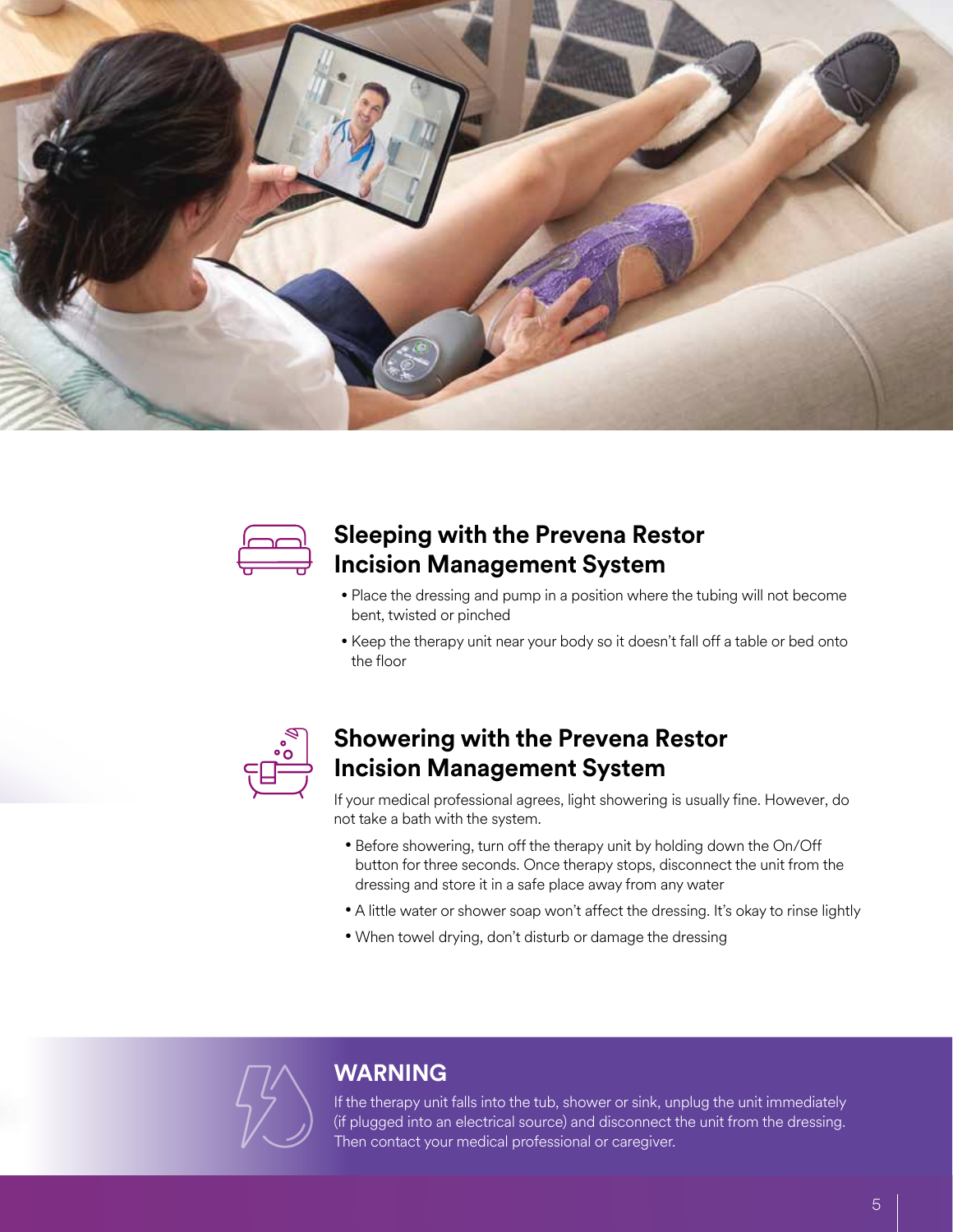## **Basic operation and indicators**

#### **Alert Mute Button**

Press and hold center of the alert mute button for three seconds during an alert condition to silence the audible alert for two minutes. When pressed, the alert mute button will illuminate to indicate mute has been selected. The alert will reoccur after two minutes unless the alert condition has been corrected.

#### **On/Off Button**

To turn the unit on or off, press and hold the On/Off button for three seconds. You should turn the unit off only when you're ready to shower. Refer to showering instructions on the previous page.



#### **Therapy Life Indicator**

The therapy unit has a fixed lifespan.

**Caution:** This lifespan will start after the unit has run for one hour, non-stop. The lifespan will continue to count down even if the unit is turned off. The LEDs around the On/Off button show how many days are left in the lifespan









Therapy will shut off.

**Battery Level Indicator Full**  Full

**Power Connected Indicator** When the therapy unit is plugged into a power source, the Power Connected icon turns yellow, indicating the power is connected and the system is charging. The icon turns green when fully charged.

**charge**

**Medium charge**



**charge**

**Power connected**



**Dressing appearance**



During operation, the dressing should have a wrinkled appearance and the foam should be compressed.





If the foam is not compressed or there is an alert on the therapy unit, refer to the troubleshooting section on the following page.

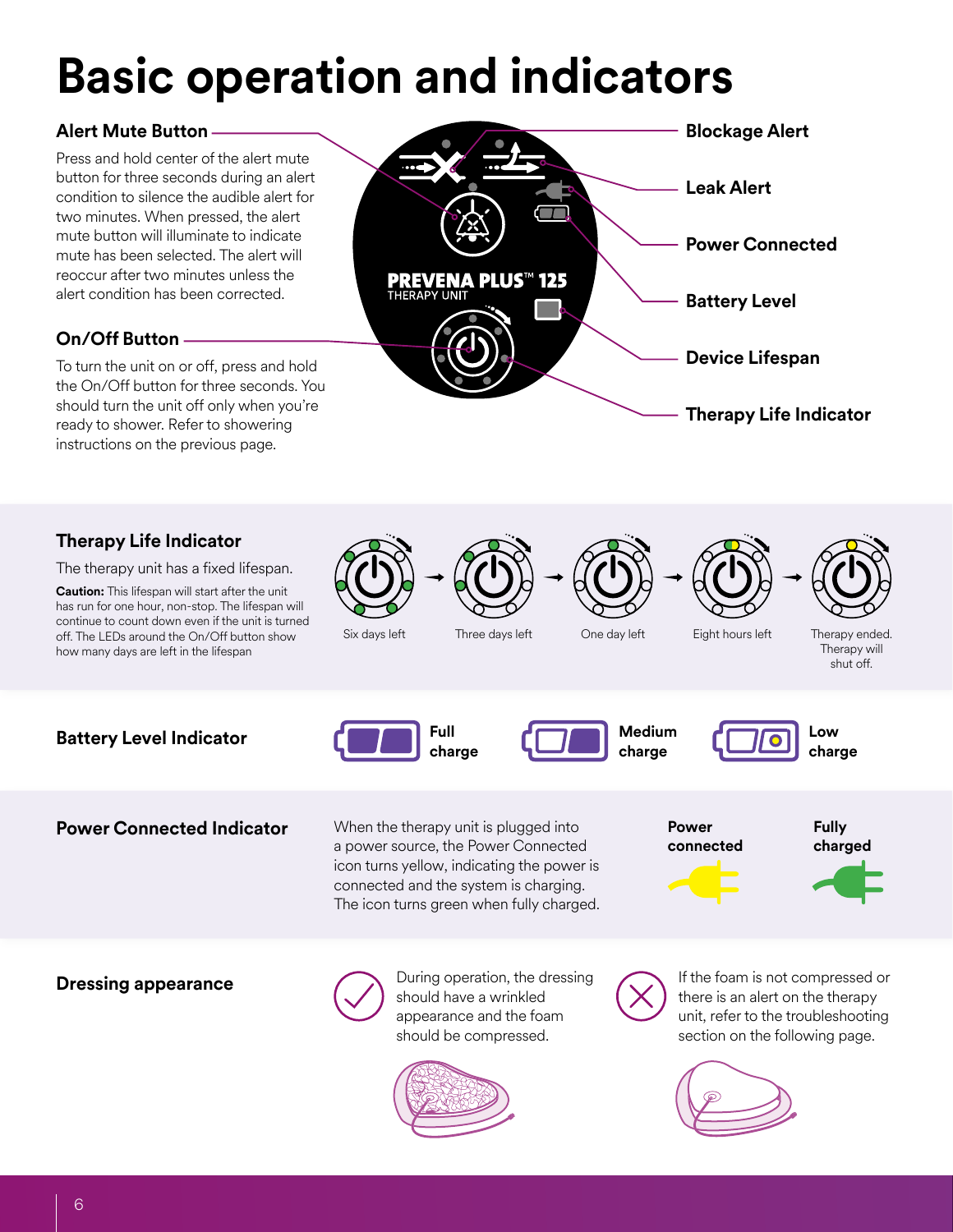# **Troubleshooting**



#### **Blockage Alert**

A solid yellow LED light above the blockage symbol will turn on, and a blockage alert will sound (two beeps repeating every 15 seconds).

- Check for twisted tubing or a full canister. If the canister is full, contact your medical professional
- When the blockage is resolved, the visual and sound alerts will turn off



#### **Leak Alert**

A solid yellow LED light above the leak symbol will turn on, and a leak alert will sound (two beeps repeating every 15 seconds).

- Make sure the canister is locked securely onto the therapy unit and that all tubing is properly connected and locked
- With the therapy unit on, slowly and firmly press around all edges of the dressing to ensure good contact between the adhesive and skin. If you find a leak, use 3M™ Prevena™ Patch Strips (included in your kit) to help seal leaks around the dressing. If large wrinkles are present, place Prevena Patch Strips so they run in line along the length of the wrinkle and not across the wrinkle. If the alert does not turn off after you attempt to seal the leak, contact your medical professional



#### **Low Battery Level Alert**

A low battery alert indicates approximately two hours of therapy remain.

• Charge your battery right away. Plug the therapy unit into an outlet or other power source



#### **Therapy ended**

A solid yellow LED light at the top of the therapy life meter will turn on. The therapy unit will sound eight beeps and then beep continuously for five seconds before automatically turning off.

- Notify your medical professional when this occurs
- If the therapy unit has completed therapy and timed out, and an attempt is made to turn the therapy unit on, the therapy unit will sound an alert for three seconds and then shut off



#### **System Fault Alert**

If there's a system fault, all LED lights will turn on and flash and the unit will beep twice every 15 seconds.

- Simply turn off the therapy unit by holding the On/Off button for three seconds. Then, turn the unit on again by holding the On/Off button for three seconds
- If this does not fix the system fault alert, please contact your medical professional



#### **Questions or concerns?**

**Call 3M at 1-800-275-4524** if you have questions or concerns about the operation of the system. If you have questions about your incision or other medical issues, contact your medical professional.